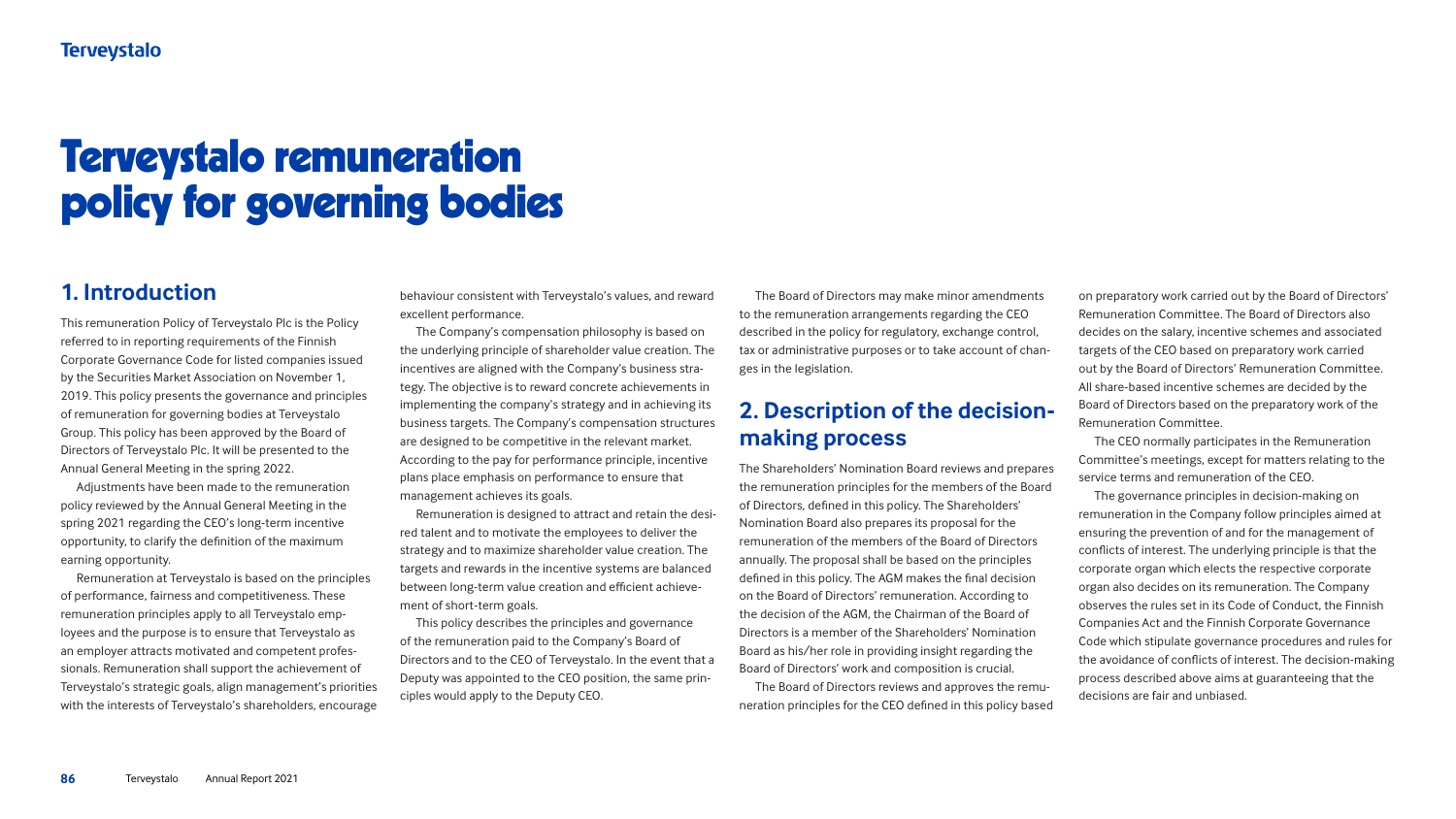# **3. Description of the remuneration of the Board of Directors**

The purpose of the Board remuneration is to ensure that Terveystalo has a Board consisting of highly competent professionals representing a diverse and relevant mix of skills, capabilities and experience. The Board of Directors' remuneration shall be transparent, reasonable and comparable to market levels. The Board of Directors' remunera-

## **Shareholders' Nomination Board**

Responsible for proposing the Board's remuneration.

#### **Decision-making procedure**

Responsible for deciding the Board's remuneration.

Responsible for deciding the remuneration paid to the CEO and the Executive Team members.

Responsible for deciding short-term and long-term incentive plans based on company level targets.



# **Board of Directors Remuneration Committee**

Responsible for preparing remuneration-related matters and proposals for the Board.



#### **Annual General Meeting of shareholders**

## **Remuneration of the Board of Directors**

| <b>Remuneration</b><br>element | <b>Purpose and link to strategy</b>                                                                                                                                            | <b>Description</b>                                                                                                                                                                                                                                                                                                                                                                                                                                                                                                                                                                                                             |
|--------------------------------|--------------------------------------------------------------------------------------------------------------------------------------------------------------------------------|--------------------------------------------------------------------------------------------------------------------------------------------------------------------------------------------------------------------------------------------------------------------------------------------------------------------------------------------------------------------------------------------------------------------------------------------------------------------------------------------------------------------------------------------------------------------------------------------------------------------------------|
| <b>Annual</b><br>remuneration  | The annual remuneration should be sufficient<br>to attract, retain and motivate high-performing<br>individuals.                                                                | The Shareholders' Nomination Board prepares and presents its pro-<br>posal on the remuneration of the members of the Board of Directors<br>to the AGM based on what the AGM decides on the Board's remune-<br>ration annually. The proposal should take into account the relevant<br>market level and the time and effort required from the members of<br>the Board of Directors, as well as additional responsibilities assigned<br>to the members, such as chairmanship of the Board of Directors or<br>its Committees. The annual remuneration is paid as a combination<br>of Terveystalo shares and cash or fully in cash. |
| <b>Meeting fees</b>            | The meeting fees are intended to link part<br>of the remuneration to the time and effort<br>required from the members of the Board<br>of Directors in respect of the meetings. | Meeting fees are paid in cash.                                                                                                                                                                                                                                                                                                                                                                                                                                                                                                                                                                                                 |
| <b>Travel expenses</b>         | Intended to reimburse the members of the<br>Board of Directors for reasonable costs and<br>expenses related to their work.                                                     | The members of the Board are entitled to reimbursement for<br>reasonable travel expenses related to their work.                                                                                                                                                                                                                                                                                                                                                                                                                                                                                                                |

tion is designed to align the Board's interests with those of all shareholders.

The Shareholders' Nomination Board prepares and presents its proposal on the remuneration of the members of the Board of Directors to the AGM. The proposal should take into account the relevant market level and the time and effort required from the members of the Board of Directors, as well as additional responsibilities assigned to the members, such as chairmanship of the Board of Directors or its Committees.

- 
- 
- 
- 
- 
- 
- 

# signed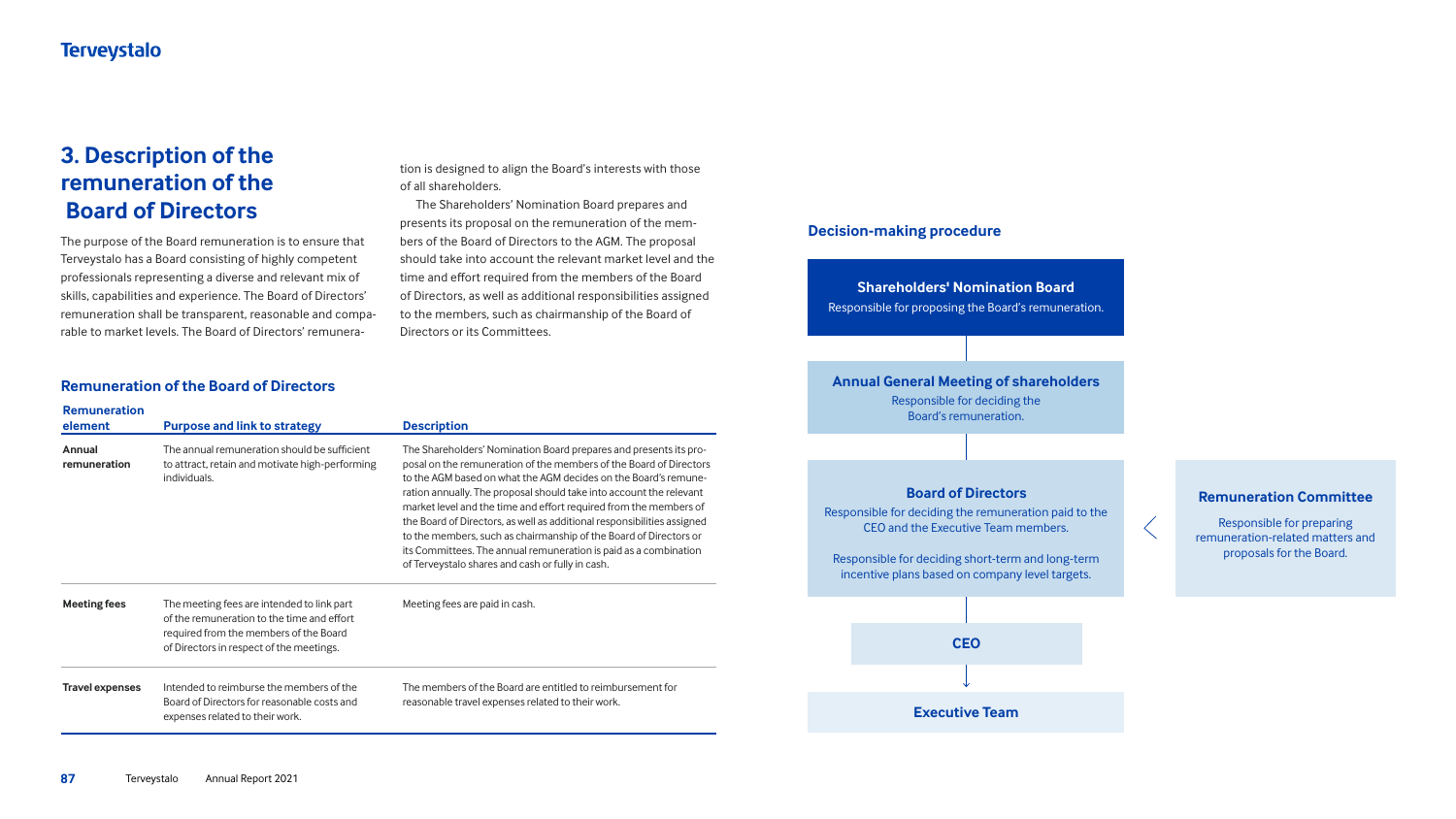# **4. Description of the remuneration of the CEO**

Terveystalo's approach to the remuneration of the CEO is that the remuneration should align the interest of the CEO with those of the company's shareholders. Terveystalo uses various remuneration elements to attract, motivate and retain high performing individuals with the right skills, capabilities and mindset. Performance correlates with reward level, and this promotes sustained high performance and focus to business targets and strategy execution. The remuneration structure and level should be comparable to the relevant national and industry benchmarks. The CEO is encouraged to accumulate and maintain a personal shareholding in Terveystalo.

# Remuneration components, grounds for determining variable remuneration components and proportional shares of overall remuneration

The remuneration of the CEO is defined to be competitive with a significant part of the remuneration being performance-based.

# **CEO fixed remuneration**

| <b>Remuneration element</b>            | <b>Purpose and link to strategy</b>                                                                                                 | <b>Description</b>                                                                                                                                                                                                                                                                                                                                      |
|----------------------------------------|-------------------------------------------------------------------------------------------------------------------------------------|---------------------------------------------------------------------------------------------------------------------------------------------------------------------------------------------------------------------------------------------------------------------------------------------------------------------------------------------------------|
| <b>Base salary</b>                     | Base salary provides a core compensation for the role and attracts, retains<br>and motivates high-calibre individuals.              | Base salary is set by the Board of Directors, taking into account a number of factors, such as:<br>recognition of the value of an individual's personal performance and contribution to the<br>business<br>the individual's skills and experience<br>internal salary levels<br>relevant external market conditions<br>Base salary is reviewed annually. |
| <b>Benefits and insurance coverage</b> | Insurance coverages and other benefits that are in line with local market<br>practices attract and retain high-calibre individuals. | Taxable fringe benefits, standard Terveystalo personnel benefits, and other benefits are inclu-<br>ded in the base salary.                                                                                                                                                                                                                              |
|                                        |                                                                                                                                     | Insurances include leisure time accident insurance, travel insurance and management liability<br>insurance.                                                                                                                                                                                                                                             |
|                                        |                                                                                                                                     | The Board of Directors has a possibility to decide on supplementary defined contribution<br>pension in line with local market practices. In such case the maximum annual pension contri-<br>bution may not exceed 20 percent of annual base salary.                                                                                                     |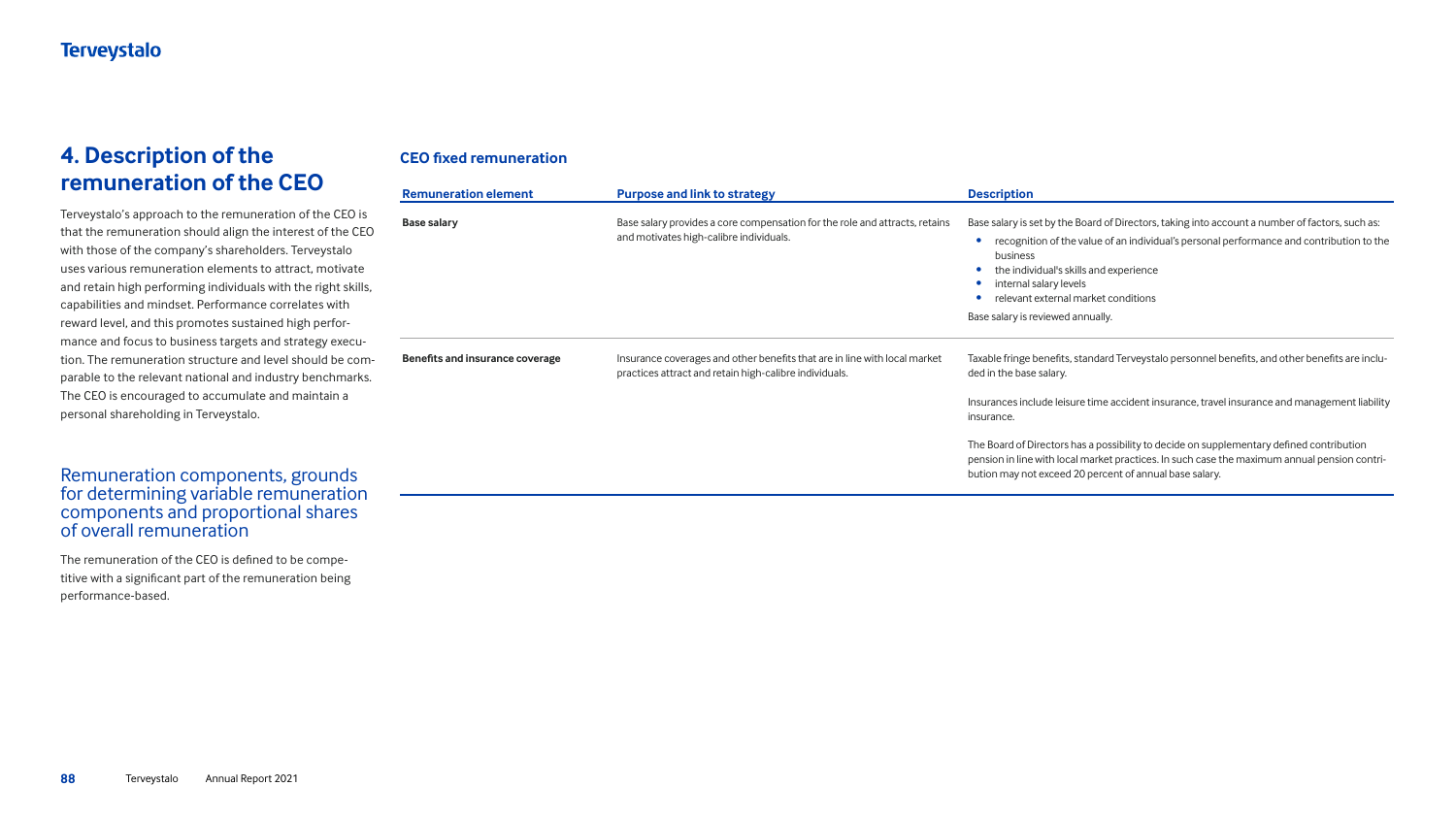## **CEO variable remuneration**

Up-to-date descriptions of ongoing incentive plans are published on the Terveystalo website, [www.terveystalo.com](http://www.terveystalo.com).

| <b>Remuneration element</b>        | <b>Purpose and link to strategy</b>                                                                                                                                               | <b>Description</b>                                                                                                                                                                                                                                                                              |
|------------------------------------|-----------------------------------------------------------------------------------------------------------------------------------------------------------------------------------|-------------------------------------------------------------------------------------------------------------------------------------------------------------------------------------------------------------------------------------------------------------------------------------------------|
| <b>Short-term incentives (STI)</b> | The STI is aimed at driving short-term (annual) per-<br>formance against specific Group targets and indivi-<br>dual objectives based on key strategic<br>priorities for the year. | Performance is measured over a one-year period and p<br>Incentive plan are described on the company website.                                                                                                                                                                                    |
|                                    |                                                                                                                                                                                   | Performance criteria:                                                                                                                                                                                                                                                                           |
|                                    |                                                                                                                                                                                   | Performance criteria are set annually by the Boar<br>financial and non-financial criteria. Reaching max<br>Following the end of the performance period the<br>the amount of the payout.                                                                                                         |
|                                    |                                                                                                                                                                                   | Incentive opportunity:                                                                                                                                                                                                                                                                          |
|                                    |                                                                                                                                                                                   | Incentive opportunity at maximum level of perfo                                                                                                                                                                                                                                                 |
| Long-term incentives (LTI)         | LTI is aimed at driving long-term performance<br>against specific group targets, as well as committing<br>the CEO to the company and aligning the                                 | The terms and conditions for each Long-Term Incentive<br>Incentive plans are described on the company website.                                                                                                                                                                                  |
|                                    | CEO's interests with the interests of the                                                                                                                                         | Performance criteria:                                                                                                                                                                                                                                                                           |
|                                    | shareholders.                                                                                                                                                                     | Performance criteria for each plan are set by the<br>Reaching the maximum level requires exceptiona<br>Following the end of the performance period the<br>the amount of the payout.<br>The LTI performance period shall, as a rule, be no<br>Board of Directors based on the key priorities for |
|                                    |                                                                                                                                                                                   | <b>Discretion and claw-back:</b>                                                                                                                                                                                                                                                                |
|                                    |                                                                                                                                                                                   | The Board of Directors is entitled, subject to a par<br>postpone its payment, and, in exceptional cases,<br>to recover rewards paid prior to said misconduct.                                                                                                                                   |
|                                    |                                                                                                                                                                                   | Incentive opportunity:<br>The Board of Directors decides on LTI allocation of<br>At the maximum level, the amount of incentives<br>base salary.                                                                                                                                                 |

and potential rewards are paid in the following year. The terms of the Short-Term

 $e$  Board based on the key priorities for the financial year. Criteria may include both g maximum level requires exceptional performance.

d the Board of Directors confirms the achievement of the criteria and determines

performance may not exceed 120 percent of the annual base salary.

entive plan are decided by the Board of Directors. The terms of ongoing Long-Term

y the Board of Directors based on the key priorities for the performance period. ptional performance.

I the Board of Directors confirms the achievement of the criteria and determines

be no fewer than three years. Performance criteria for each plan are set by the s for and within the performance period.

 $\alpha$  a particularly weighty reason, to change or cancel the incentive payout or to ases, such as intentional misstatement of financials underlying the measures,

tion on individual level. tives paid in the same year may not exceed, at grant, 220 percent of the annual